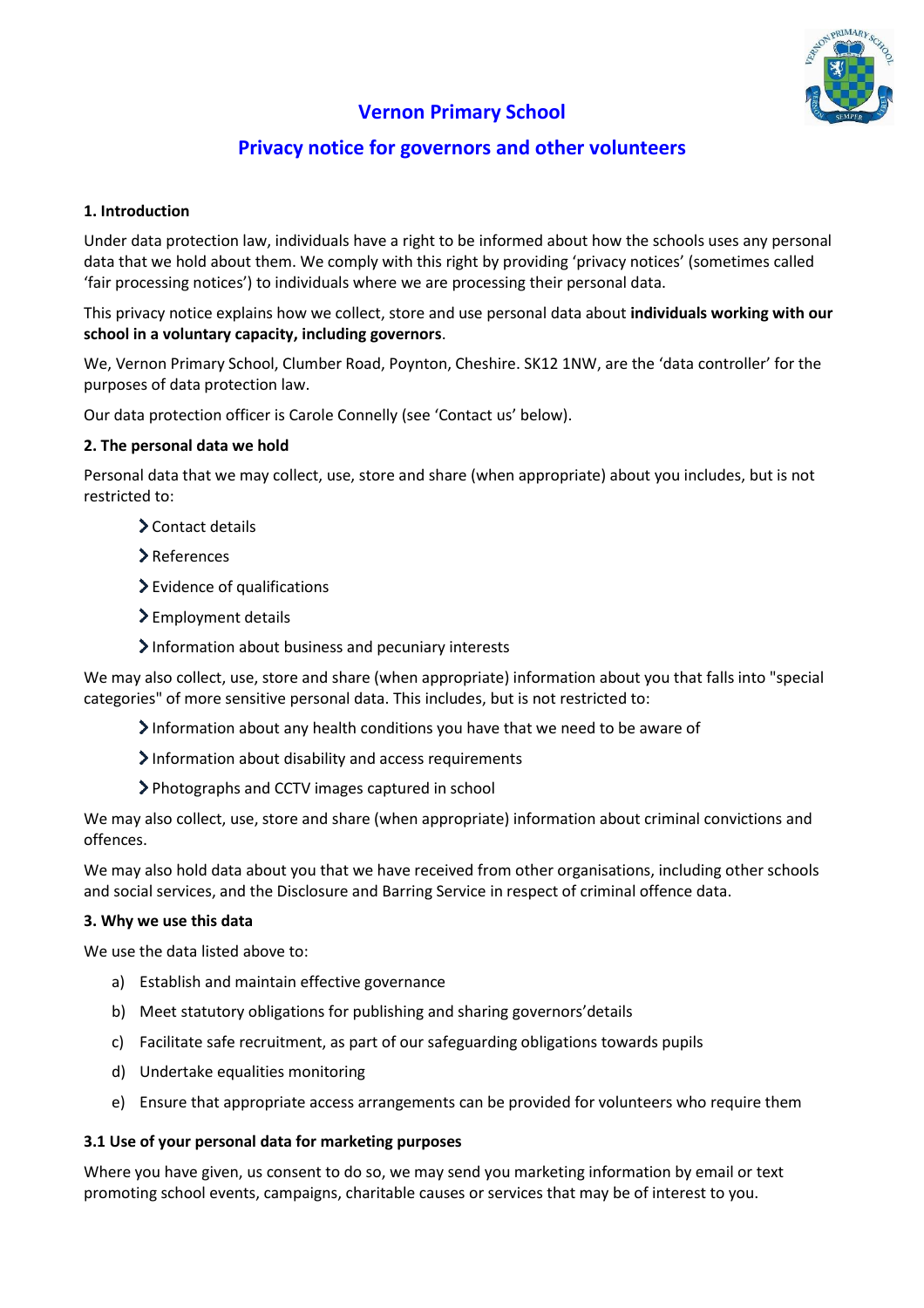You can withdraw consent or 'opt out' of receiving these emails and/or texts at any time by clicking on the 'Unsubscribe' link at the bottom of any such communication, or by contacting us (see 'Contact us' below).

# **3.2 Use of your personal data in automated decision making and profiling**

We do not currently process any personal data through automated decision making or profiling. If this changes in the future, we will amend any relevant privacy notices in order to explain the processing to you, including your right to object to it.

# **4. Our lawful basis for using this data**

Our lawful bases for processing your personal data for the purposes listed in section 3 above are as follows:

- For the purposes of A and D, in accordance with the 'public task' basis we need to process data to fulfil our statutory function as a school as set out here:
- For the purposes of B and C, in accordance with the 'legal obligation' basis we need to process data to meet our responsibilities under law as set out here:
- For the purposes of E, in accordance with the 'vital interests' basis we will use this personal data in a life-or-death situation

Where you have provided us with consent to use your data, you may withdraw this consent at any time. We will make this clear when requesting your consent, and explain how you would go about withdrawing consent if you wish to do so.

# **4.1 Our basis for using special category data**

For 'special category' data, we only collect and use it when we have both a lawful basis, as set out above, and one of the following conditions for processing as set out in data protection law:

- $\triangleright$  We have obtained your explicit consent to use your personal data in a certain way
- We need to perform or exercise an obligation or right in relation to employment, social security or social protection law
- We need to protect an individual's vital interests (i.e. protect your life or someone else's life), in situations where you're physically or legally incapable of giving consent
- The data concerned has already been made manifestly public by you
- We need to process it for the establishment, exercise or defence of legal claims
- $\triangleright$  We need to process it for reasons of substantial public interest as defined in legislation
- $\triangleright$  We need to process it for health or social care purposes, and the processing is done by, or under the direction of, a health or social work professional or by any other person obliged to confidentiality under law
- We need to process it for public health reasons, and the processing is done by, or under the direction of, a health professional or by any other person obliged to confidentiality under law
- We need to process it for archiving purposes, scientific or historical research purposes, or for statistical purposes, and the processing is in the public interest

For criminal offence data, we will only collect and use it when we have both a lawful basis, as set out above, and a condition for processing as set out in data protection law. Conditions include:

- We have obtained your consent to use it in a specific way
- We need to protect an individual's vital interests (i.e. protect your life or someone else's life), in situations where you're physically or legally incapable of giving consent
- The data concerned has already been made manifestly public by you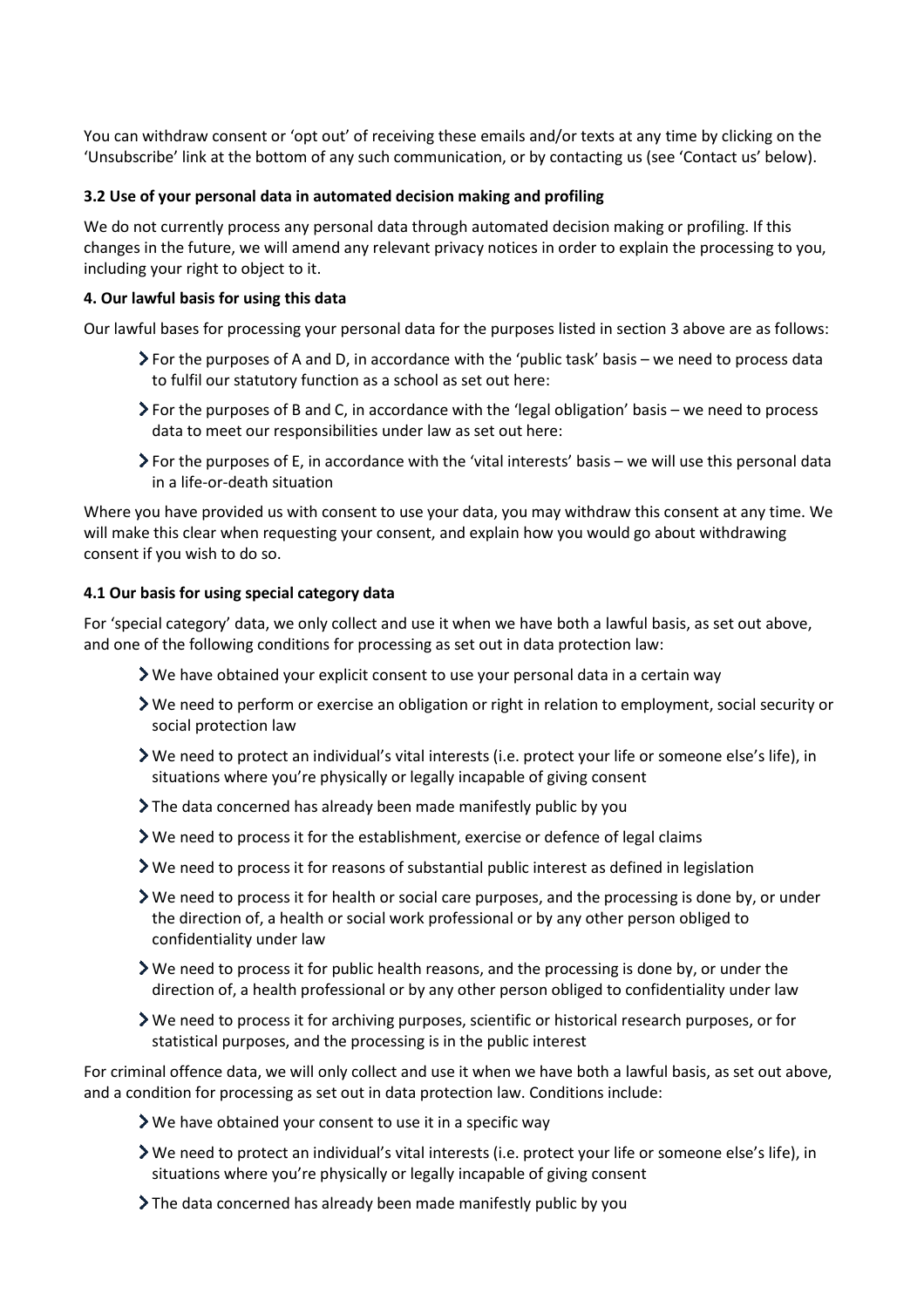- We need to process it for, or in connection with, legal proceedings, to obtain legal advice, or for the establishment, exercise or defence of legal rights
- We need to process it for reasons of substantial public interest as defined in legislation

# **5. Collecting this data**

While the majority of information we collect about you is mandatory, there is some information that can be provided voluntarily.

Whenever we seek to collect information from you, we make it clear whether you must provide this information (and if so, what the possible consequences are of not complying), or whether you have a choice.

Most of the data we hold about you will come from you, but we may also hold data about you from:

- > Local authorities
- Government departments or agencies
- > Police forces, courts, tribunals

# **6. How we store this data**

We keep personal information about you while you volunteer at our school. We may also keep it beyond your work at our school if this is necessary. Our record retention schedule sets out how long we keep information about governors and other volunteers.

We have put in place appropriate security measures to prevent your personal information from being accidentally lost, used or accessed in an unauthorised way, altered or disclosed.

We will dispose of your personal data securely when we no longer need it.

#### **7. Who we share data with**

We do not share information about you with any third party without consent unless the law and our policies allow us to do so.

Where it is legally required, or necessary (and it complies with data protection law), we may share personal information about you with:

- Our local authority, Cheshire East– to meet our legal obligations to share certain information with it, such as safeguarding concerns
- Government departments or agencies
- > Our regulator
- > Suppliers and service providers
- > Our auditors
- > Health authorities
- $\blacktriangleright$  Security organisations
- Professional advisers and consultants
- Charities and voluntary organisations
- Police forces, courts, tribunals

#### **7.1 Transferring data internationally**

We may share personal information about you with the following international third parties outside of the European Economic Area, where different data protection legislation applies: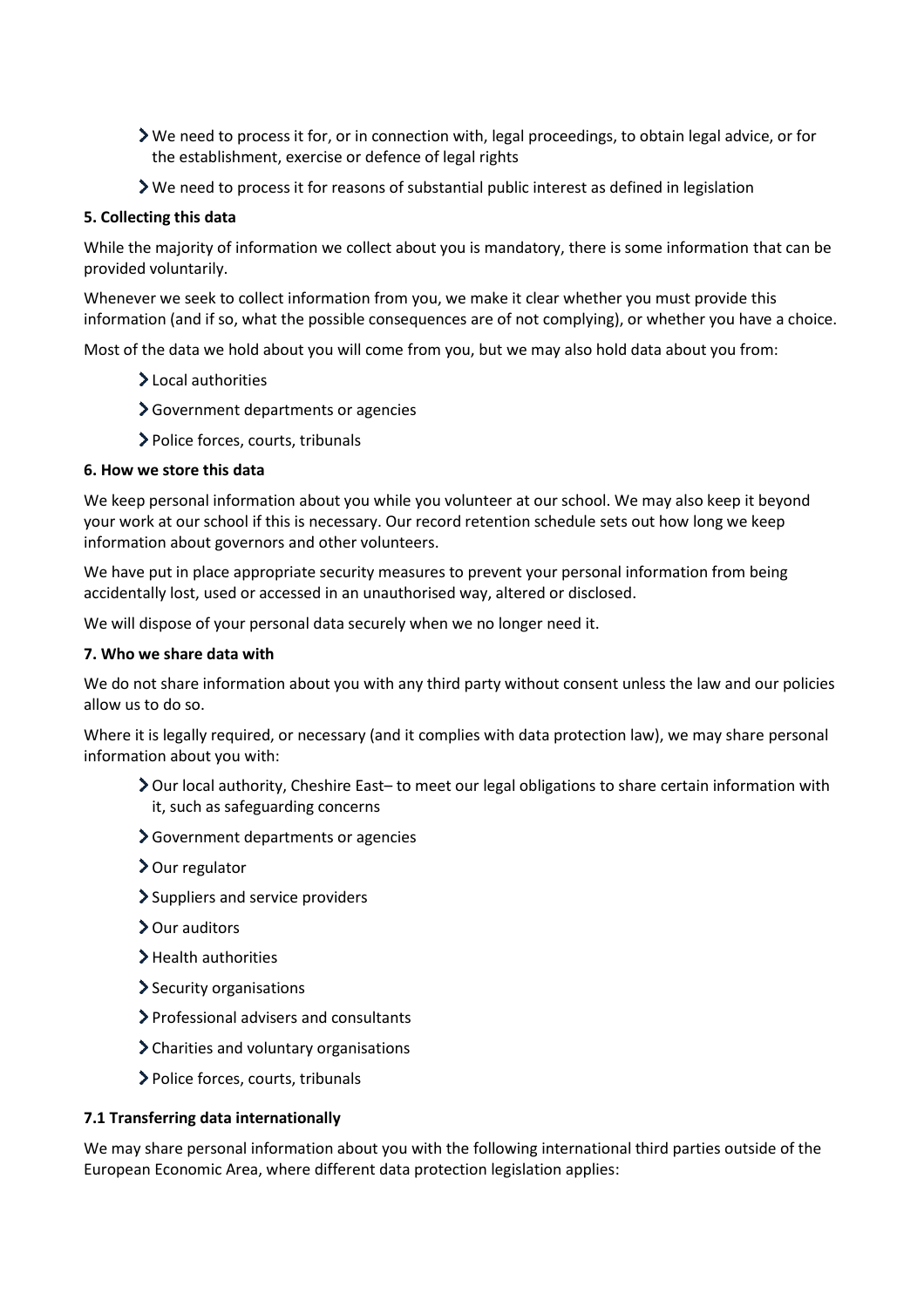Where we transfer your personal data to a country or territory outside the European Economic Area, we will do so in accordance with data protection law.

In cases where we have to set up safeguarding arrangements to complete this transfer, you can get a copy of these arrangements by contacting us.

# **8. Your rights**

# **8.1 How to access personal information that we hold about you**

You have a right to make a 'subject access request' to gain access to personal information that we hold about you.

If you make a subject access request, and if we do hold information about you, we will (subject to any exemptions that may apply):

- $\sum$  Give you a description of it
- Tell you why we are holding and processing it, and how long we will keep it for
- Explain where we got it from, if not from you
- Tell you who it has been, or will be, shared with
- Let you know whether any automated decision-making is being applied to the data, and any consequences of this
- $\sum$  Give you a copy of the information in an intelligible form

You may also have the right for your personal information to be transmitted electronically to another organisation in certain circumstances.

If you would like to make a request, please contact us (see 'Contact us' below).

#### **8.2 Your other rights regarding your data**

Under data protection law, you have certain rights regarding how your personal data is used and kept safe. For example, you have the right to:

- Object to our use of your personal data
- Prevent your data being used to send direct marketing
- Object to and challenge the use of your personal data for decisions being taken by automated means (by a computer or machine, rather than by a person)
- In certain circumstances, have inaccurate personal data corrected
- In certain circumstances, have the personal data we hold about you deleted or destroyed, or restrict its processing
- In certain circumstances, be notified of a data breach
- Make a complaint to the Information Commissioner's Office
- Claim compensation for damages caused by a breach of the data protection regulations

To exercise any of these rights, please contact us (see 'Contact us' below).

#### **9. Complaints**

We take any complaints about our collection and use of personal information very seriously.

If you think that our collection or use of personal information is unfair, misleading or inappropriate, or have any other concern about our data processing, please raise this with us in the first instance.

Alternatively, you can make a complaint to the Information Commissioner's Office: